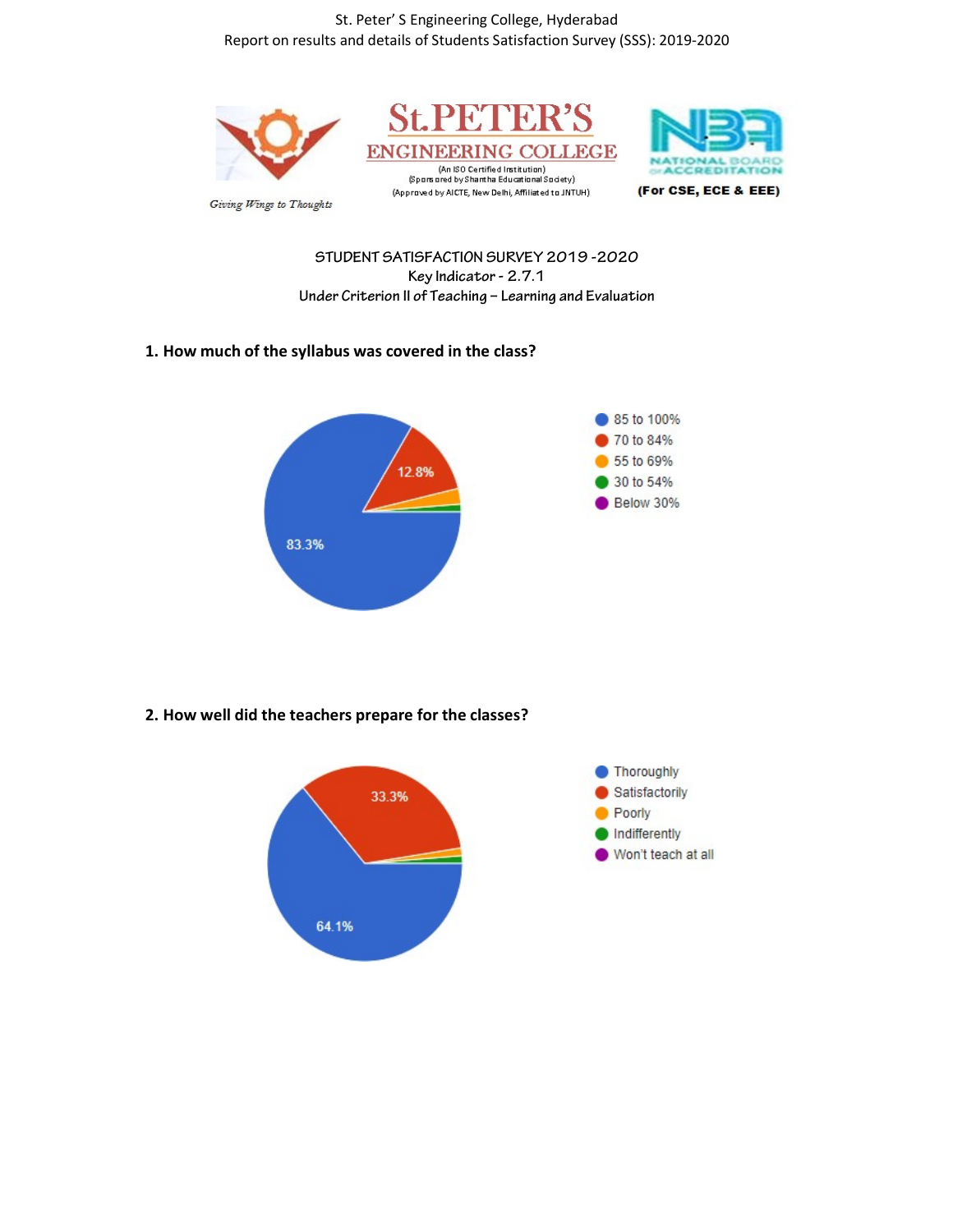St. Peter' S Engineering College, Hyderabad Report on results and details of Students Satisfaction Survey (SSS): 2019-2020

3. How well were the teachers able to communicate?



4. The teacher's approach to teaching can best be described as



5. Fairness of the internal evaluation process by the teachers.

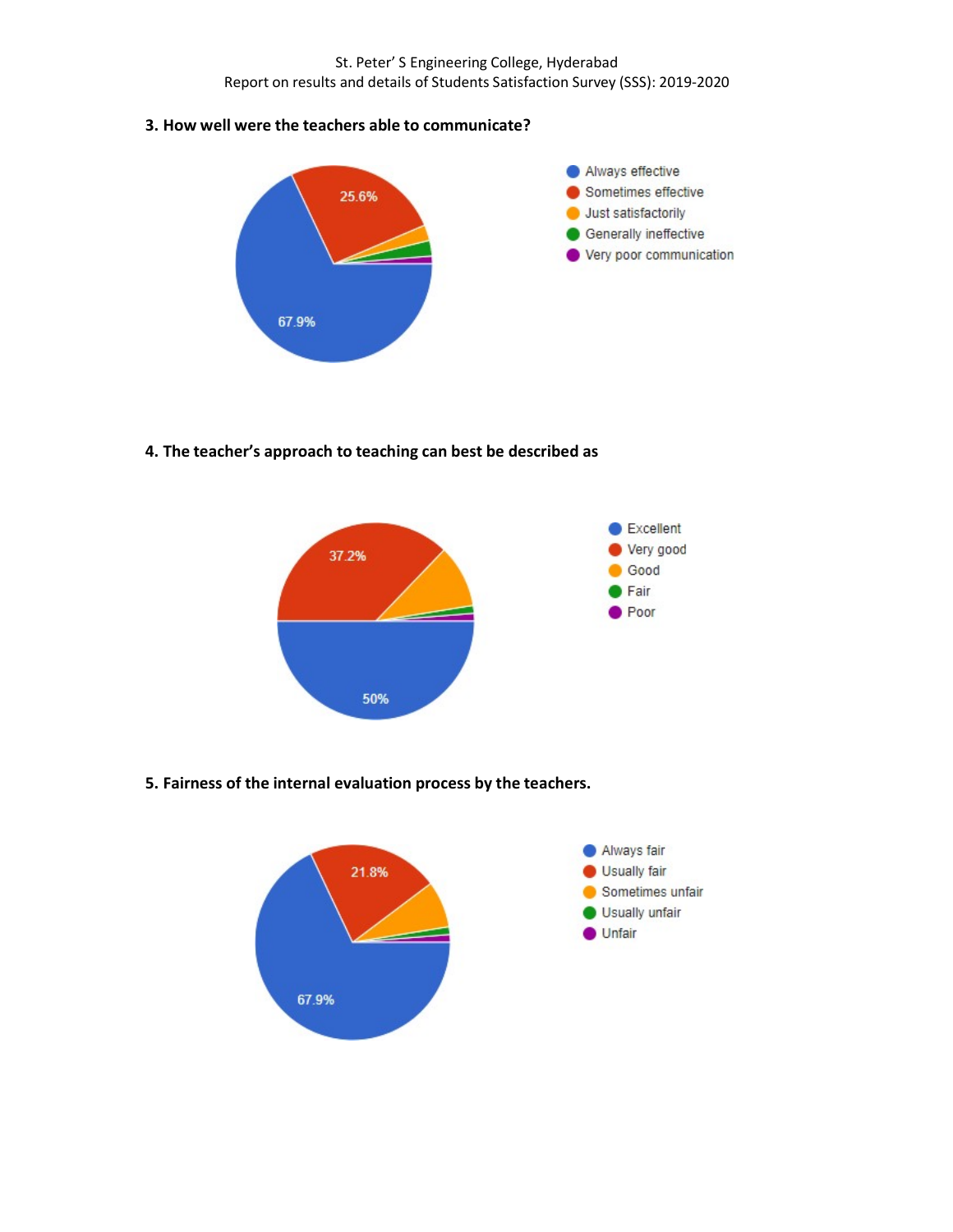St. Peter' S Engineering College, Hyderabad Report on results and details of Students Satisfaction Survey (SSS): 2019-2020

6. Was your performance in assignments discussed with you?



7. The institute takes active interest in promoting internship, student exchange, field visit opportunities for students.

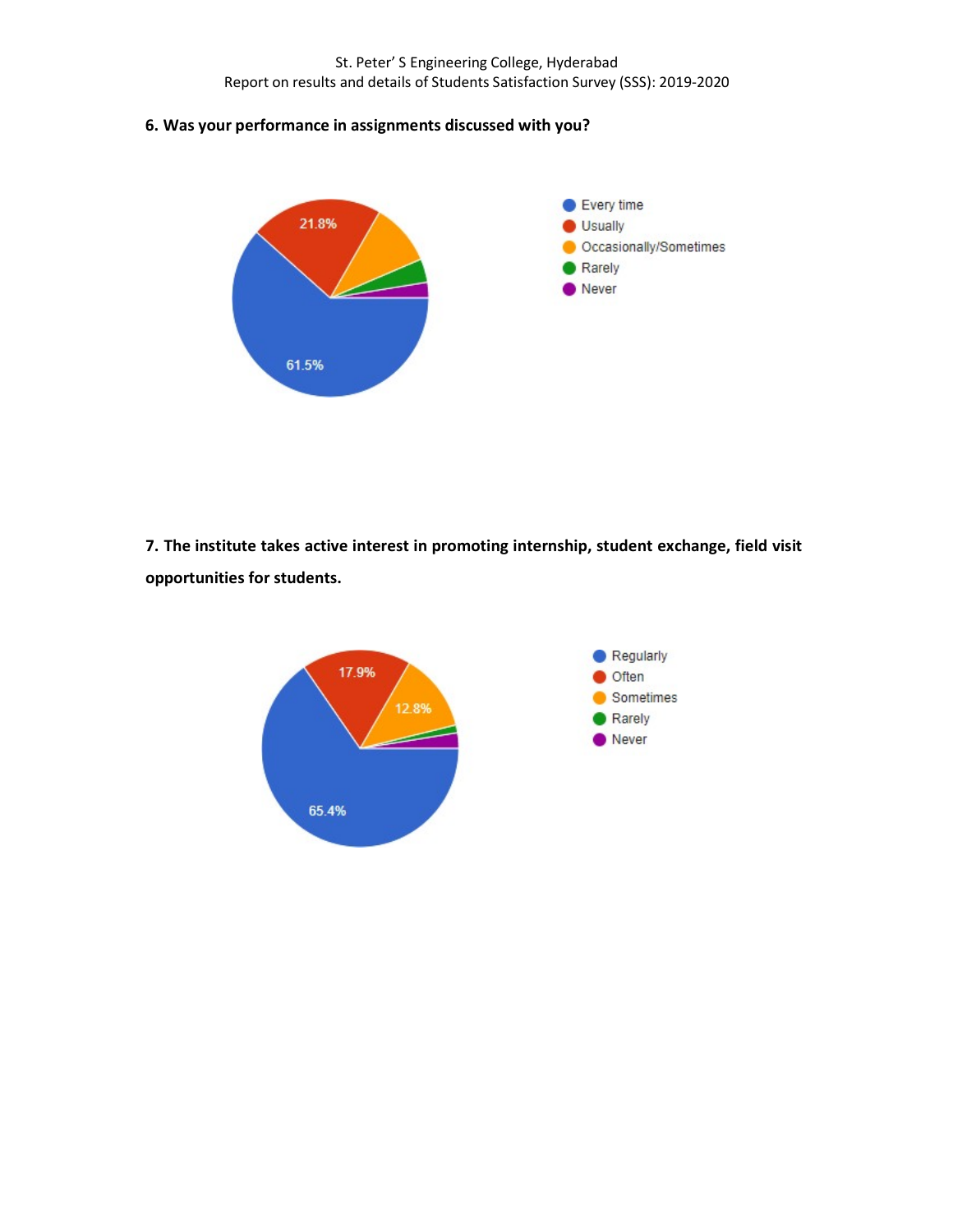8. The teaching and mentoring process in your institution facilitates you in cognitive, social and emotional growth.



9. The institution provides multiple opportunities to learn and grow.

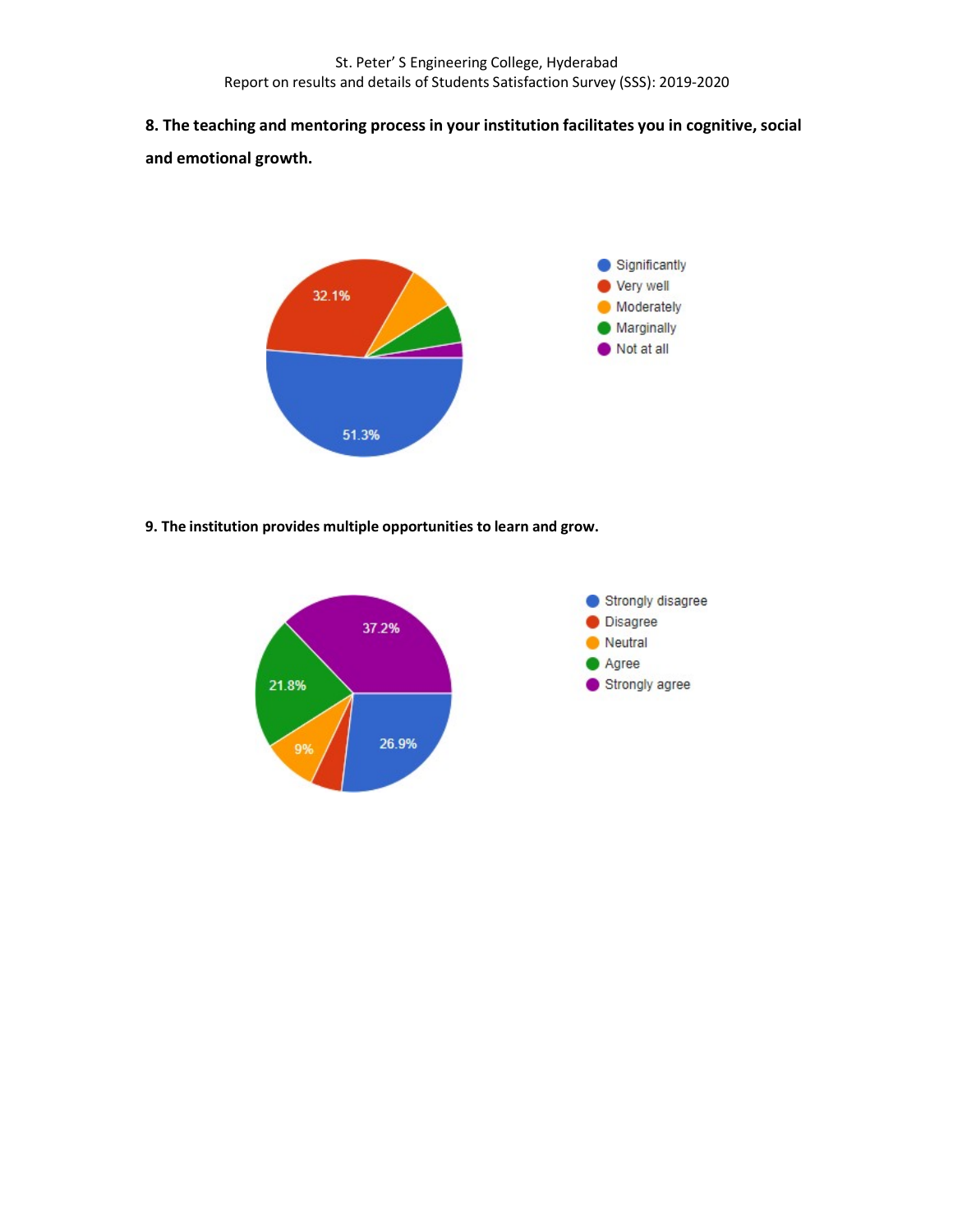## 10. Teachers inform you about your expected competencies, course outcomes and programme outcomes.



11. Your mentor does a necessary follow-up with an assigned task to you



12. The teachers illustrate the concepts through examples and applications.

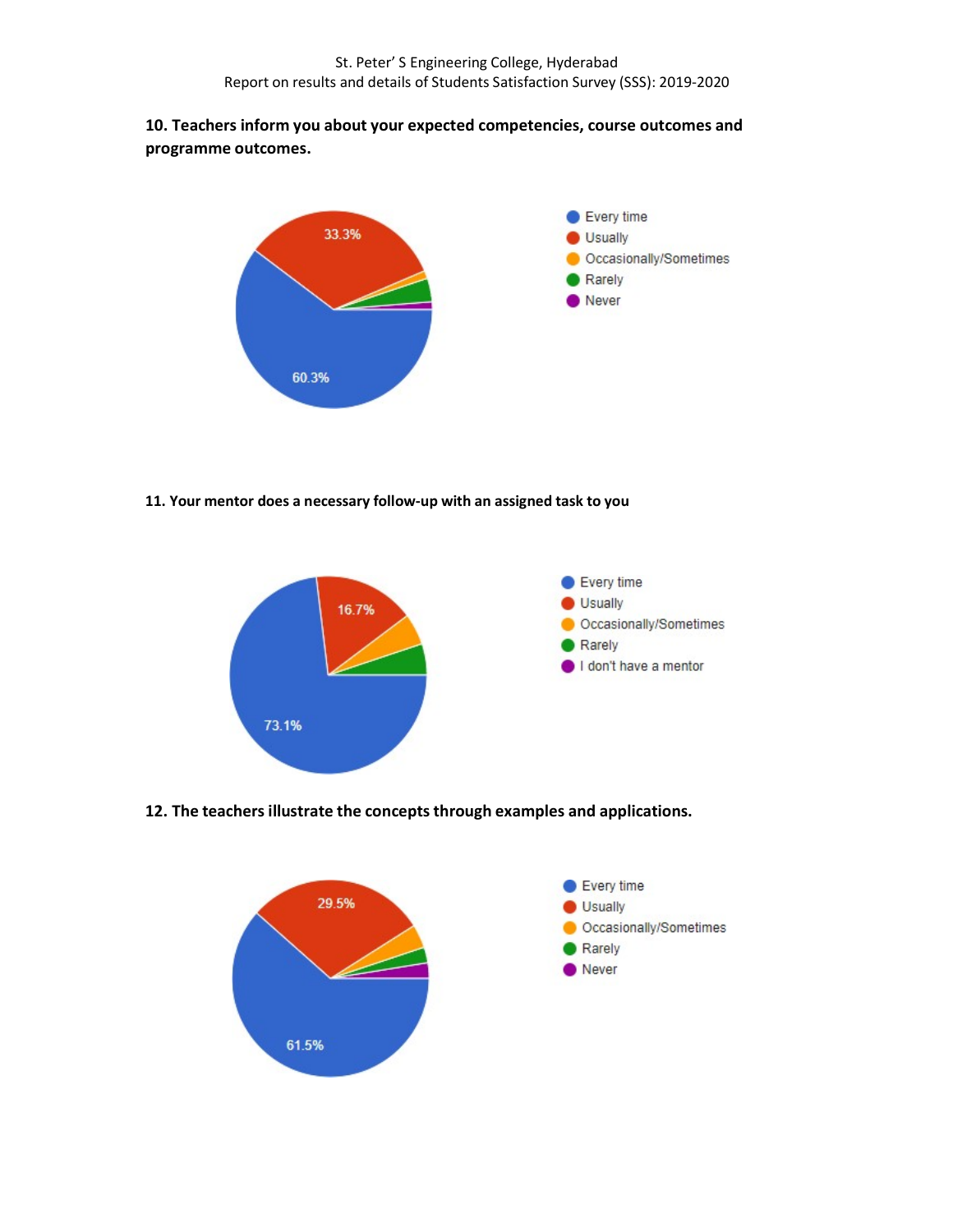# 13. The teachers identify your strengths and encourage you with providing right level of

challenges.



14. Teachers are able to identify your weaknesses and help you to overcome them.



15. The institution makes effort to engage students in the monitoring, review and continuous quality improvement of the teaching learning process.

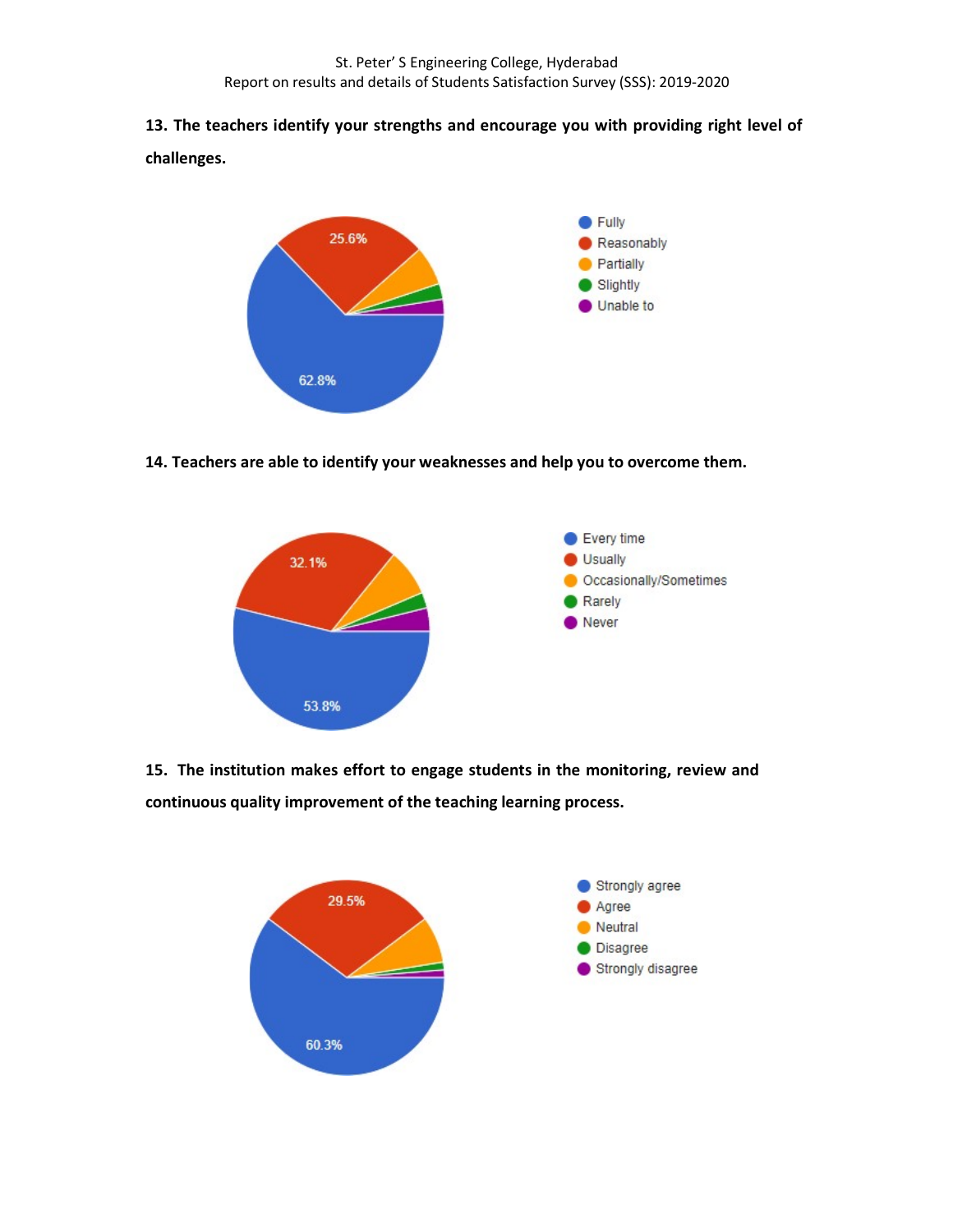16. The institute/ teachers use student centric methods, such as experiential learning, participative learning and problem solving methodologies for enhancing learning experiences.



17. Teachers encourage you to participate in extracurricular activities.

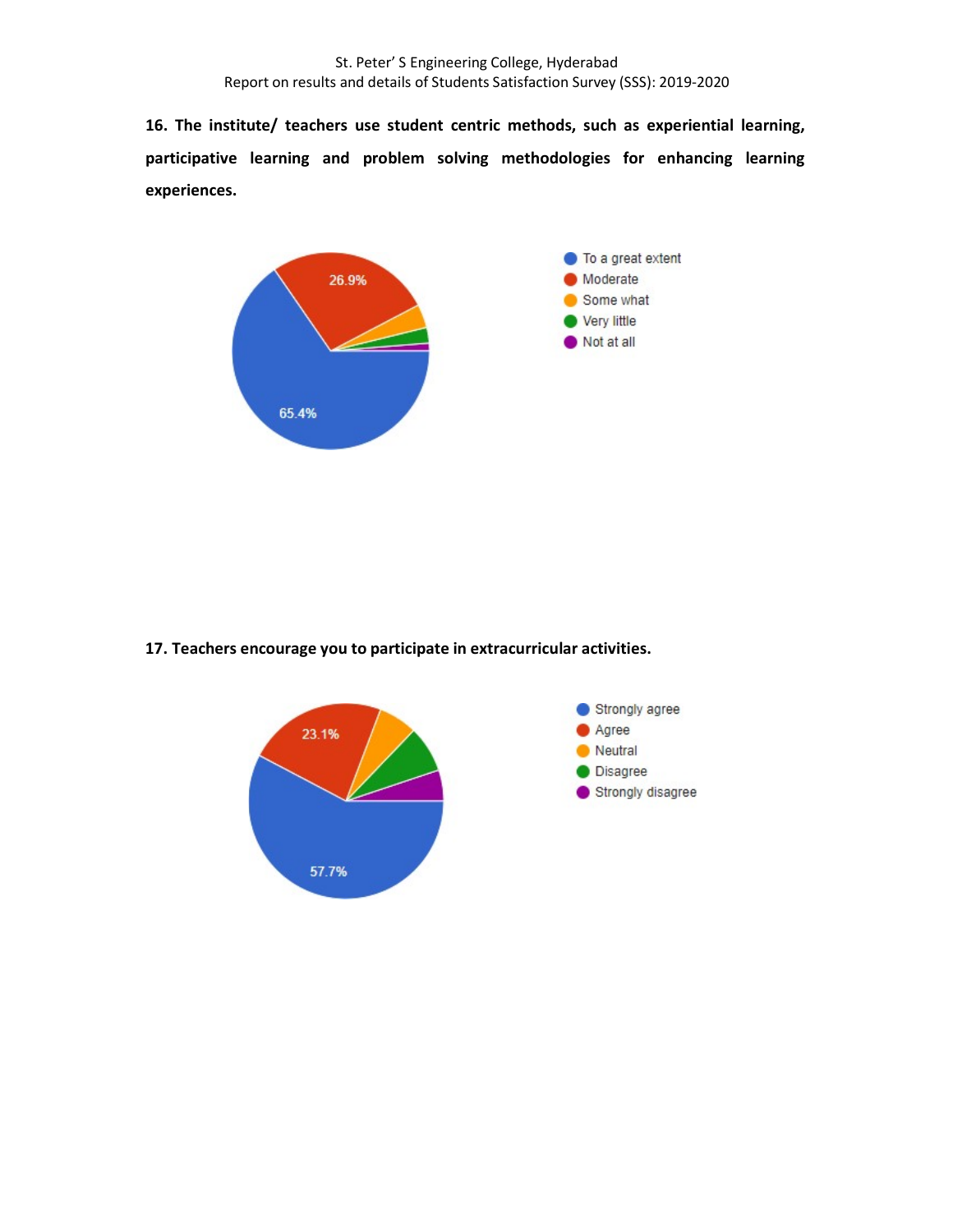18. Efforts are made by the institute/ teachers to inculcate soft skills, life skills and

employability skills to make you ready for the world of work.



19. What percentage of teachers use ICT tools such as LCD projector, Multimedia, etc. while teaching.